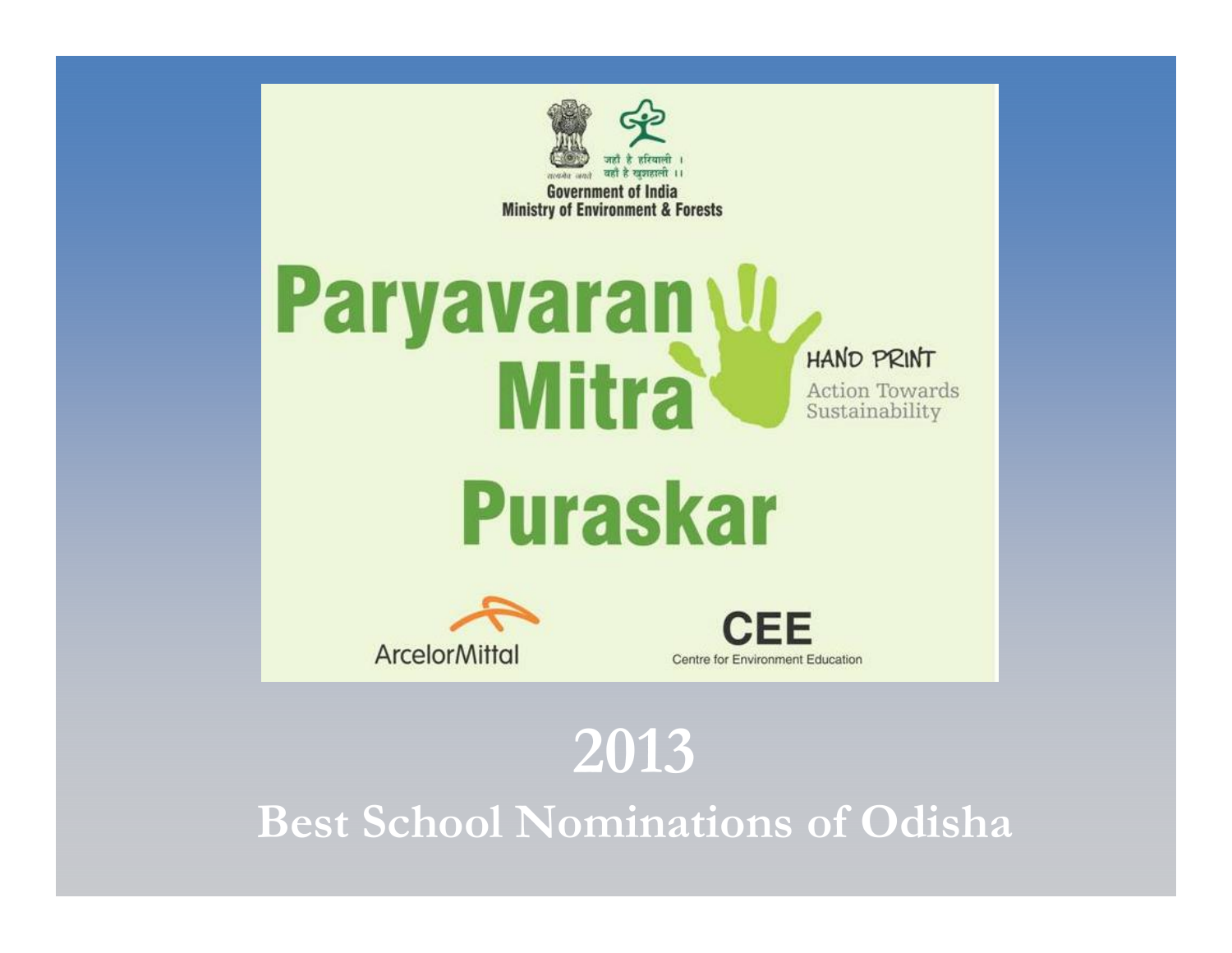# **Kalinga Institute of Social Sciences, Bhubaneswar, Khurda**

- • Have been using 2000 KG of food waste and 2065 KG of cow dung every year to produce green energy in the school.
- $\bullet$ Planting 10000 saplings every year.
- • Reduced 120-140 units of electricity consumption per day inside the school.
- Cow rearing producing 7-8 litres of milk everyday from 8 cows.
- 700 KG of fish per month from pisciculture.
- 
-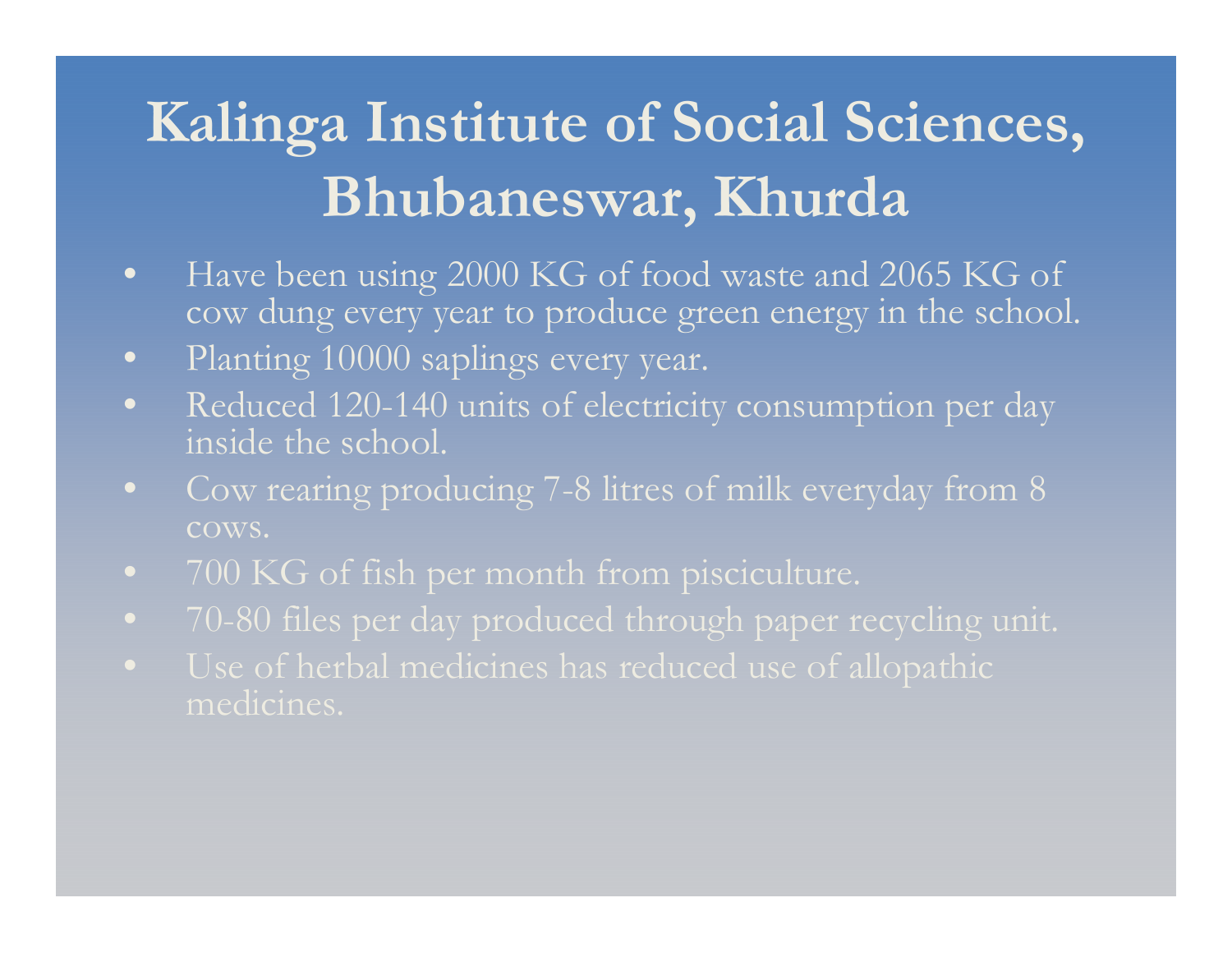- Linkages to curriculum well planned and scheduled. 1 period had been dedicated to plantation and its nurturing.
- Environmental impact is clearly visible and project based learning .
- This is a residential school of tribal students from backward areas of Odisha. The students have been motivated very well and 30 leaders were selected to motivate the 1000 students.
- Behavioral changes have been observed in the students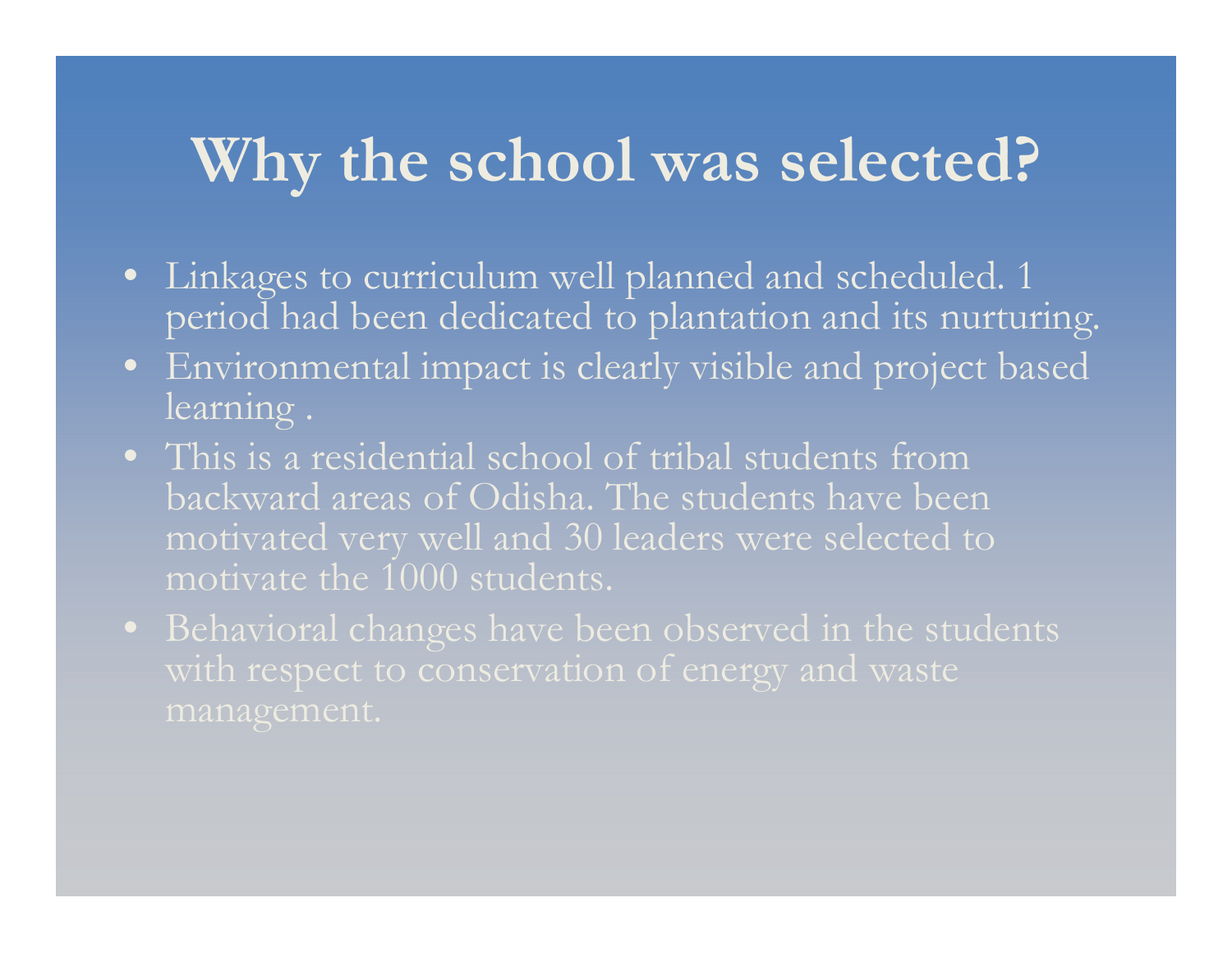# **Sankalp Day Boarding School, Berhampur, Ganjam**

#### •**Conservation of Water :**

400 litres of water wastage per day has been reduced inside the school premises.

#### **Conservation of Energy:**

- 800 units of electricity saved per month in the school itself by measures taken by the students.
- Surrounding village communities have been made aware about use of CFLs to reduce consumption of

#### **Plantation and Herbal Garden:**

- 
- 

#### **Vermicompost:**

- 
- 
- 
-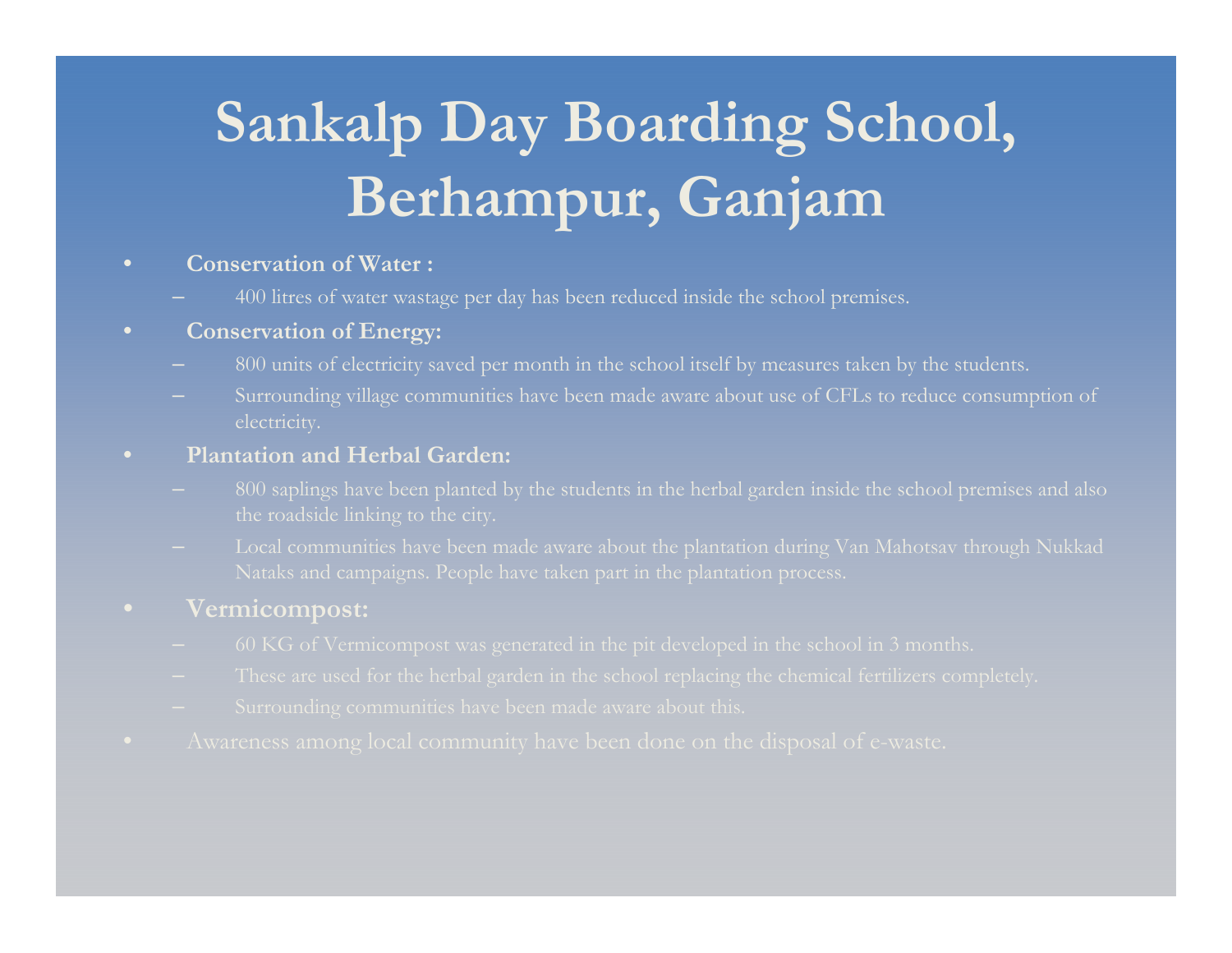- Whole school has been involved in the project activities.
- The communities have been target in the action projects and knowledge dissemination.
- The students have been thoroughly involved in all the action projects.
- Project based learning has been followed in the
-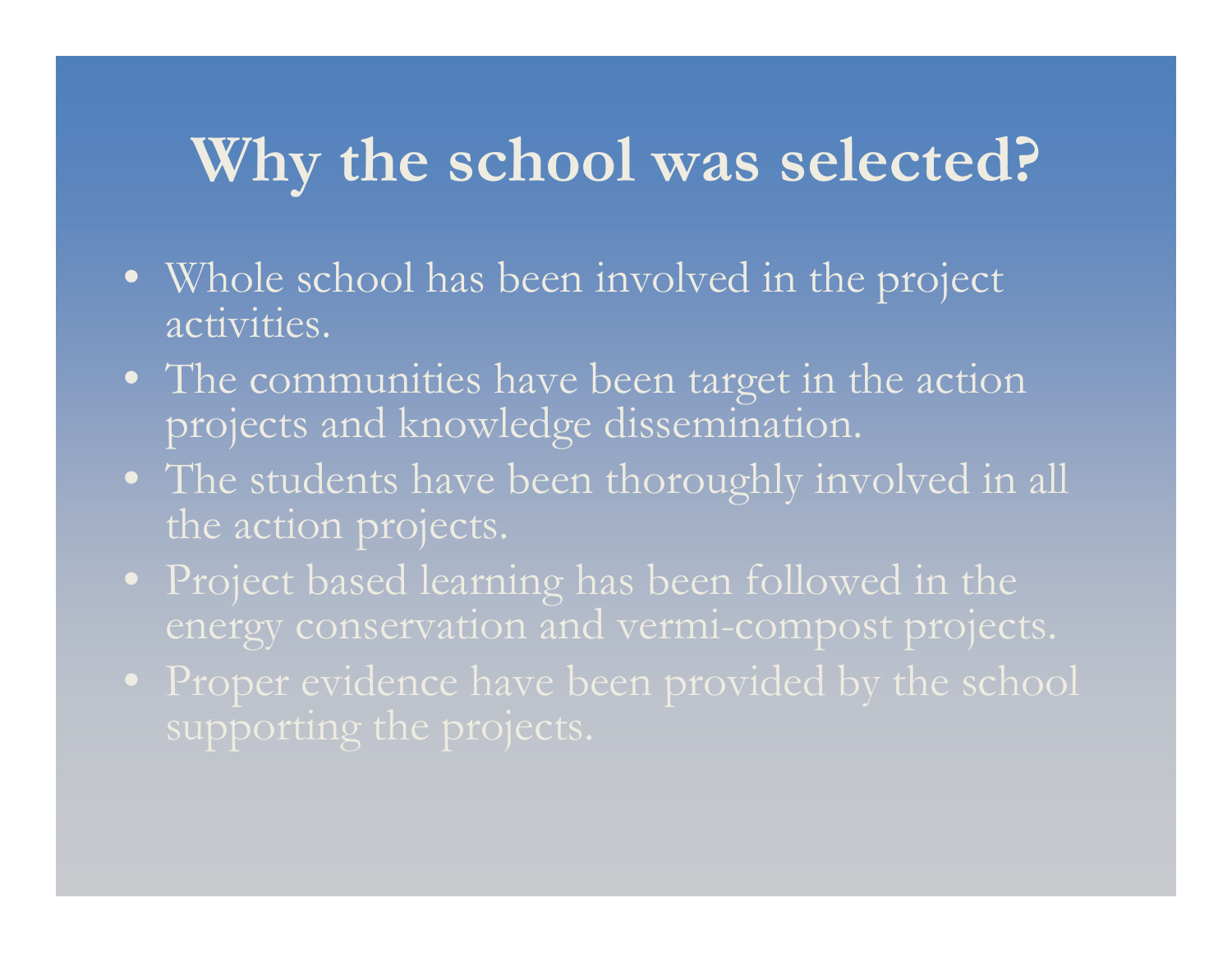# **Goapl Krishna High School, Subalaya, Ganjam**

#### •**Conservation of Olive Ridley at Rushikulya Estuary :**

- 2 km of beach was cleaned by the students and about 500 kg of garbage were collected and disposed in safe places.
- Motivated the fisherman community for the conservation of the turtles.

#### **Go Green:**

 5000 plants of different species including medicinal plants were distributed among the students and villagers of our locality out of five thousand 90% plants are successfully grown.

#### **Energy Conservation:**

As per the survey by the students 150 householders of Subalaya village were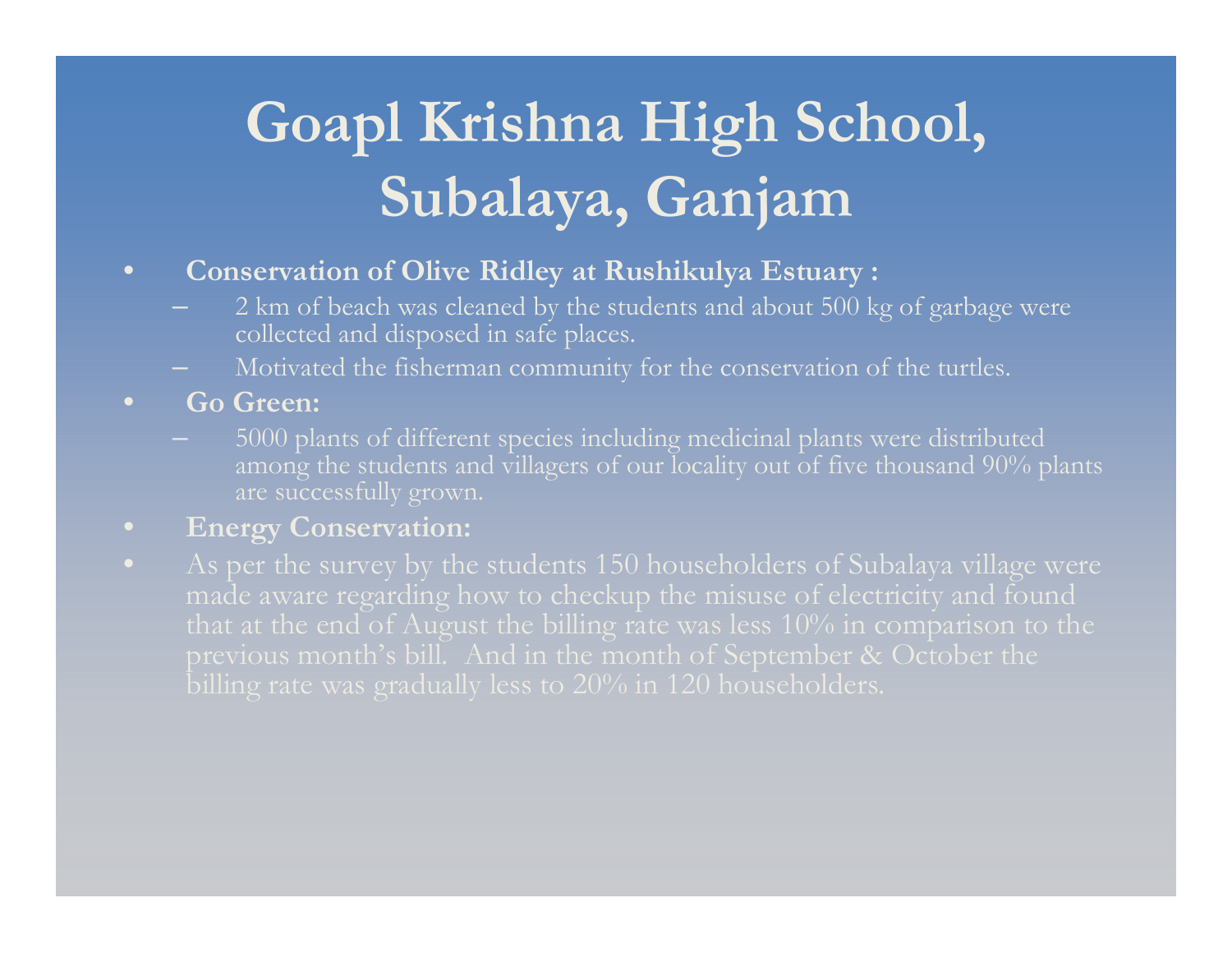- The school has addressed a very important local environmental issue of the rare Olive Ridley turtle conservation issue and planning to take up it further.
- The communities have been involved in all the activities and the actions are supposed to benefit them.
- The students have been thoroughly involved in all the action projects.
- 
- The actions have been linked with the course curriculum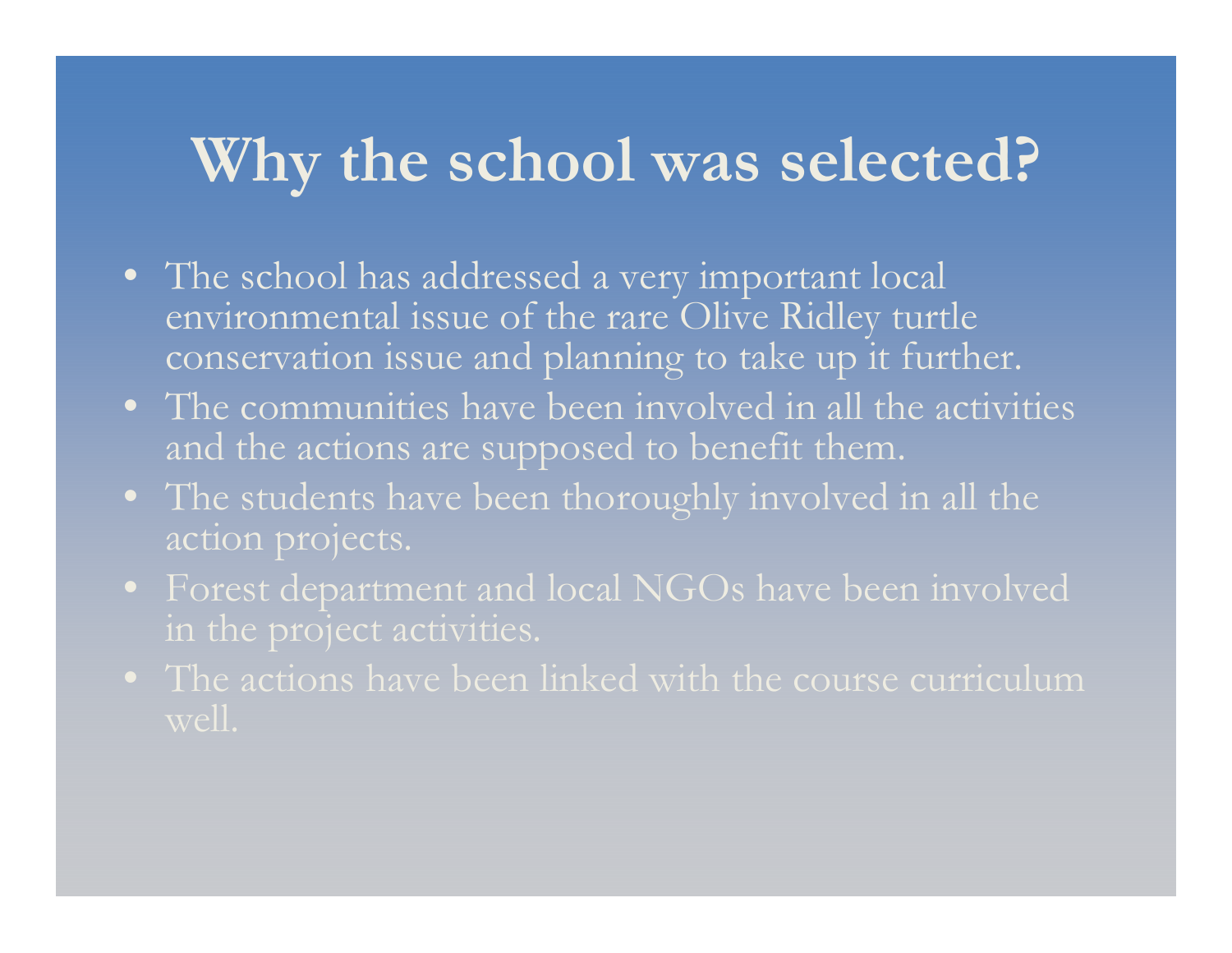# **Sevashram Sanskirt Vidyapitha, Phulbani, Kandhamal**

- • Reduced 60 KG of polythene waste and reused them to produce crude oil and shoe wax.
- • Through use of modern aquatic biodiversity model, 500 fishes are grown in a 2000' X 3000' size pond with 80% fishes having equal growth at a time period.
-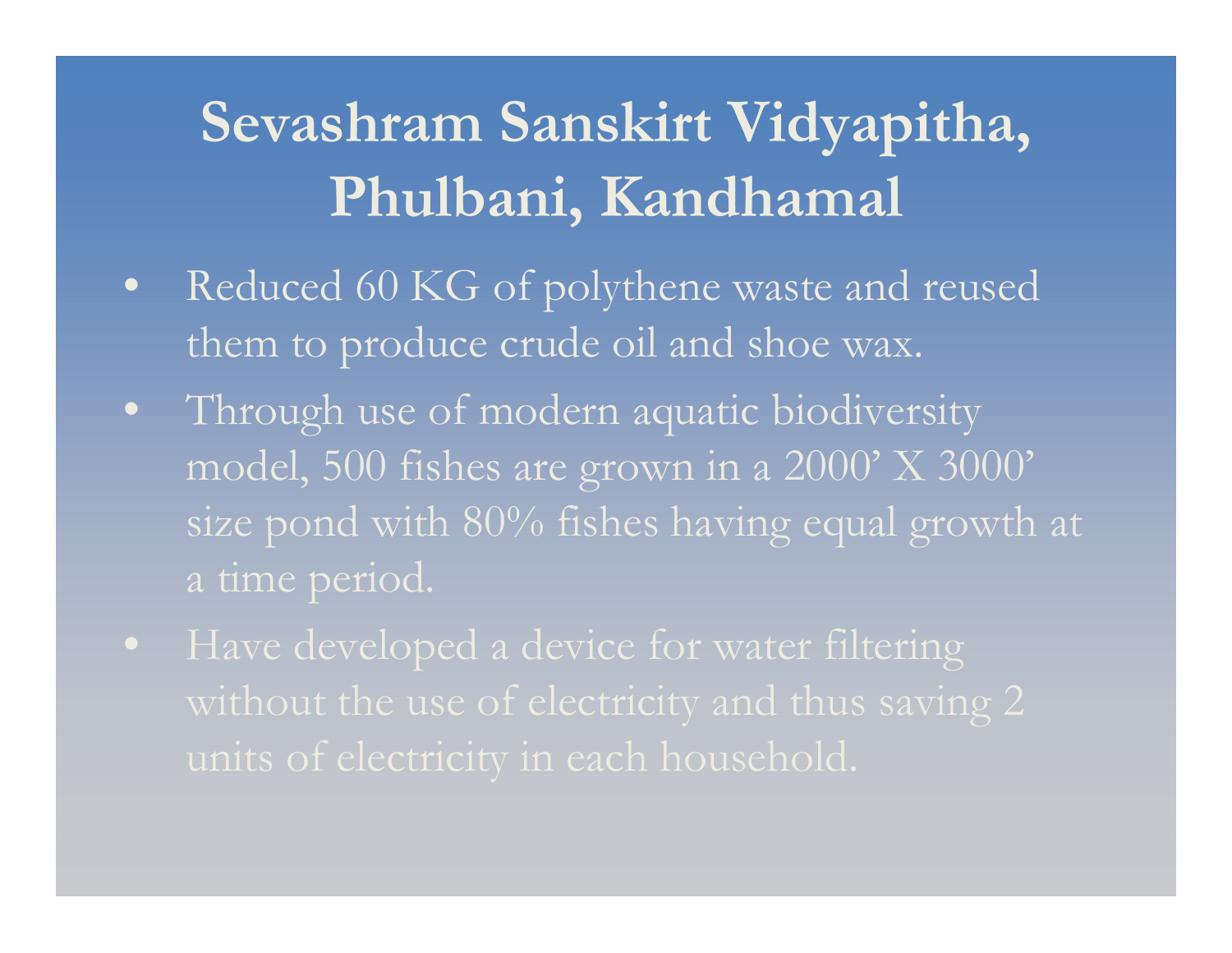- The project based learning approach has been well implemented in the school.
- The projects, particularly the water filtering device have been planned to address the local environmental issues.
- The projects have been disseminated to and implemented with the community.
- Linkage to the curriculum has been clearly established.
- Whole school involvement.
-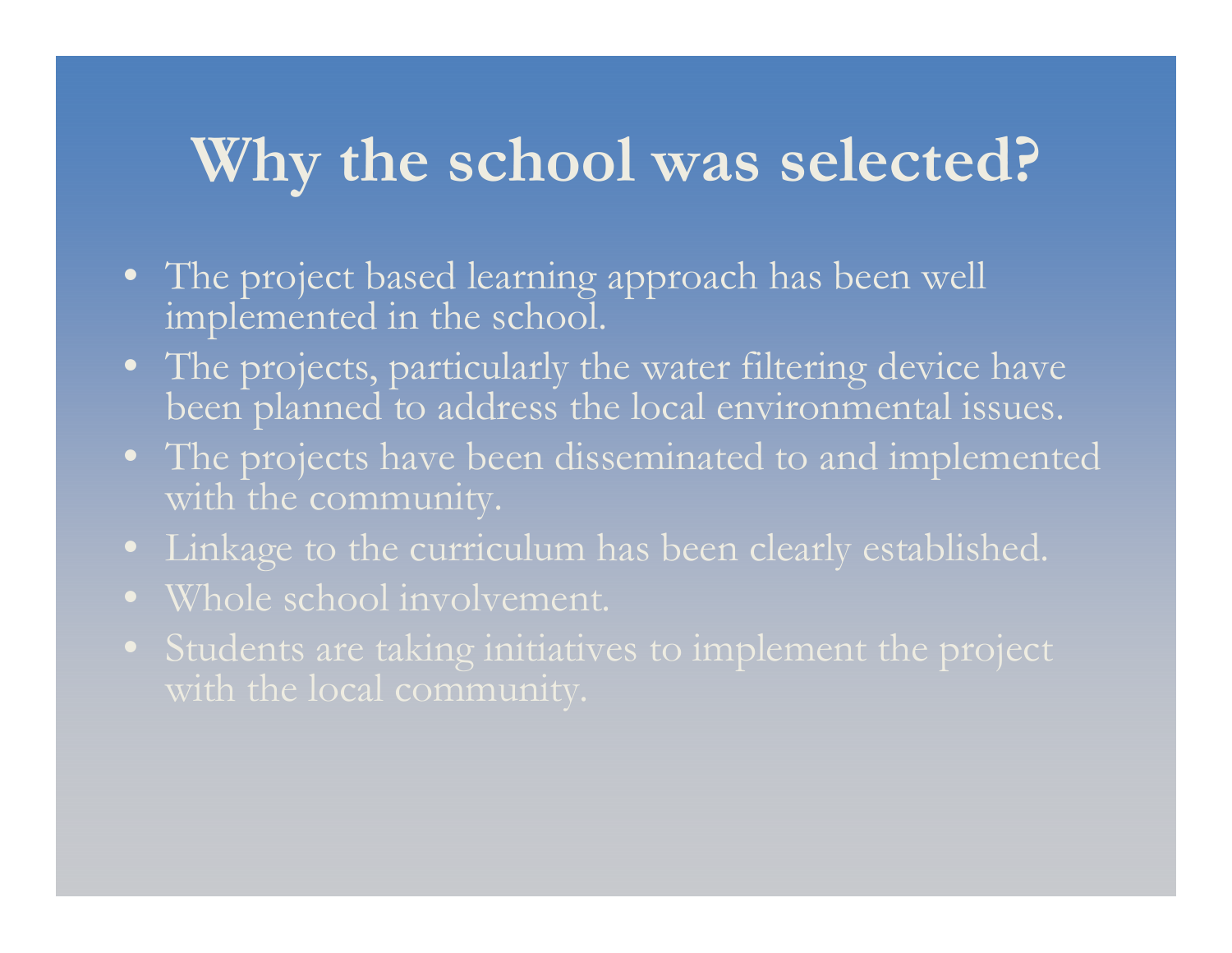# **Peoples High School, Buguda, Ganjam**

- •Conservation of about 50000 litre of water.
- $\bullet$ 1000 saplings plantation.
- $\bullet$ Reduction of about 5000 KG of waste.
- • Have taken lead in the awareness of the local community through rallies and house to house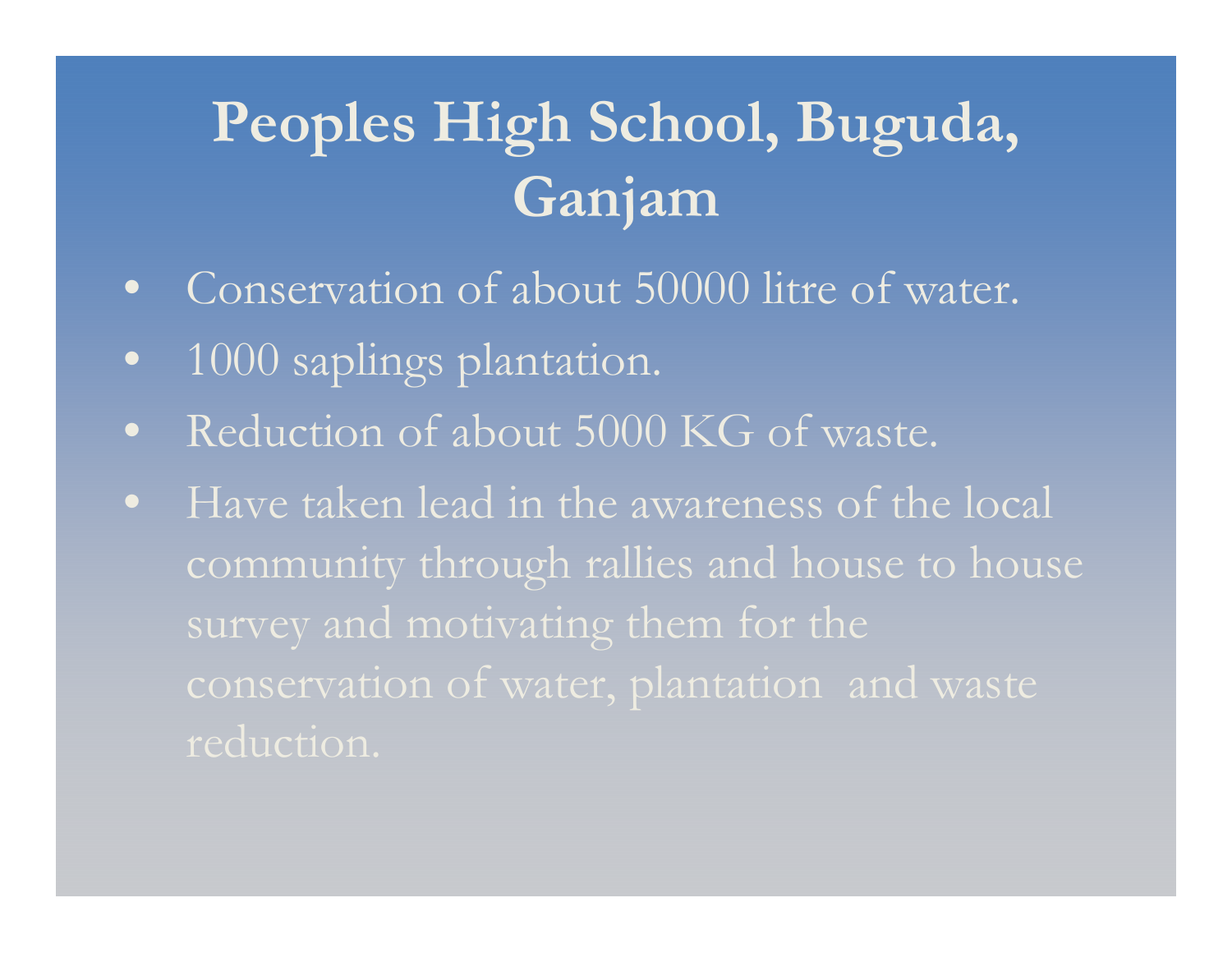- Special attention to biodiversity conservation when India is the President to the CBD.
- The communities have been involved in all the activities and the actions are supposed to benefit them.
- The students have been thoroughly involved in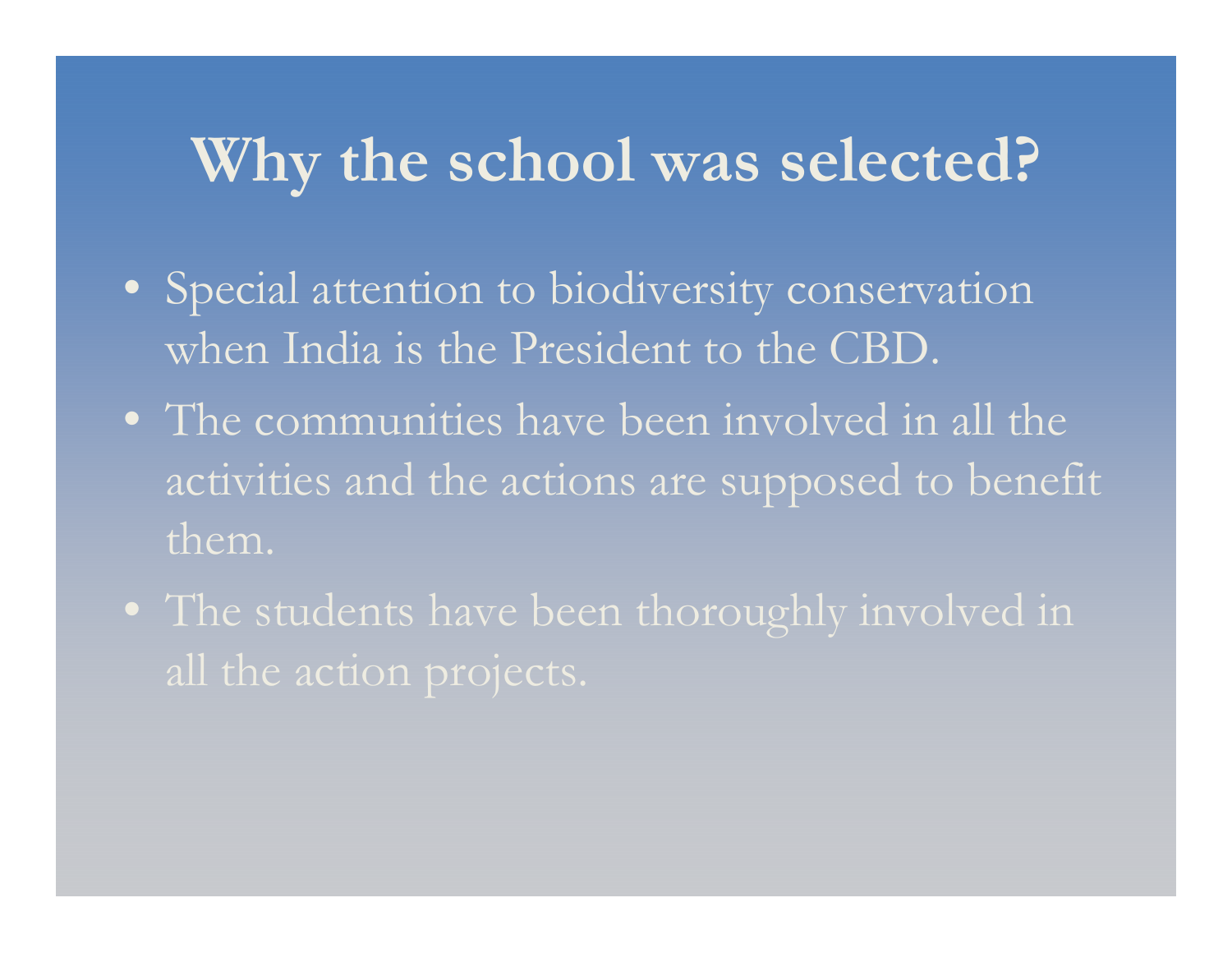

**2013 Best Teacher Nominations Odisha**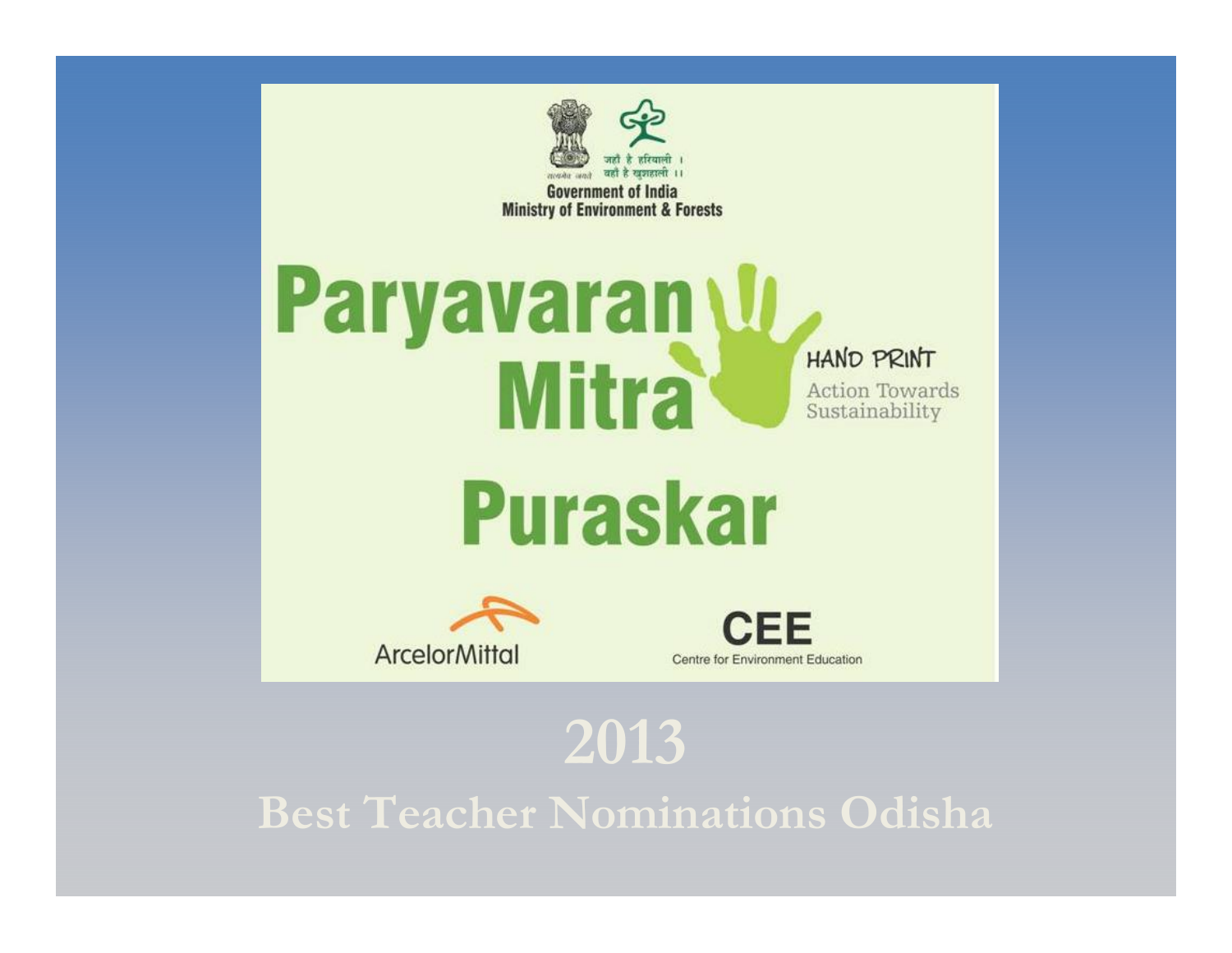### **Ms. Saurava Goswamy**

**Kalinga Institute of Social Sciences, Bhubaneswar, Khurda**

- • Have been using 2000 KG of food waste and 2065 KG of cow dung every year to produce green energy in the school.
- $\bullet$ Planting 10000 saplings every year.
- • Reduced 120-140 units of electricity consumption per day inside the school.
- Cow rearing producing 7-8 litres of milk everyday from 8 cows.
- 700 KG of fish per month from pisciculture.
- 
-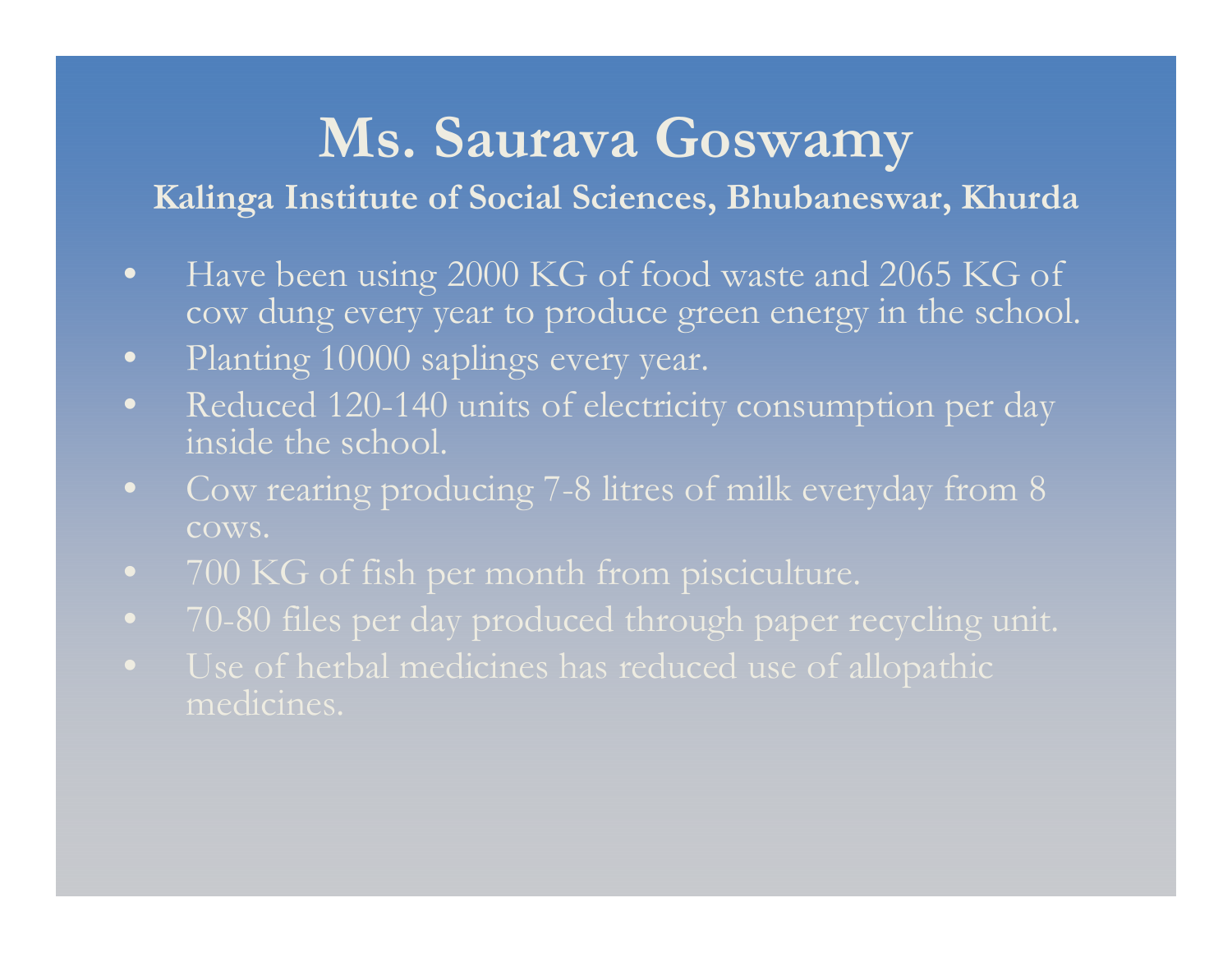# **Why the Teacher was selected?**

- • The teacher has helped in integration of the concept of EE in the various subjects and used to link them with the current environmental issues specifically.
- $\bullet$  The action projects carried out in the school has been utilized very well to communicate the environmental conservation issues to the students.
- The learning from the Project Based Learning approach has helped in behavioral changes in the students and they are also involved in various research based projects.
- This is a residential school of tribal students from backward areas of
-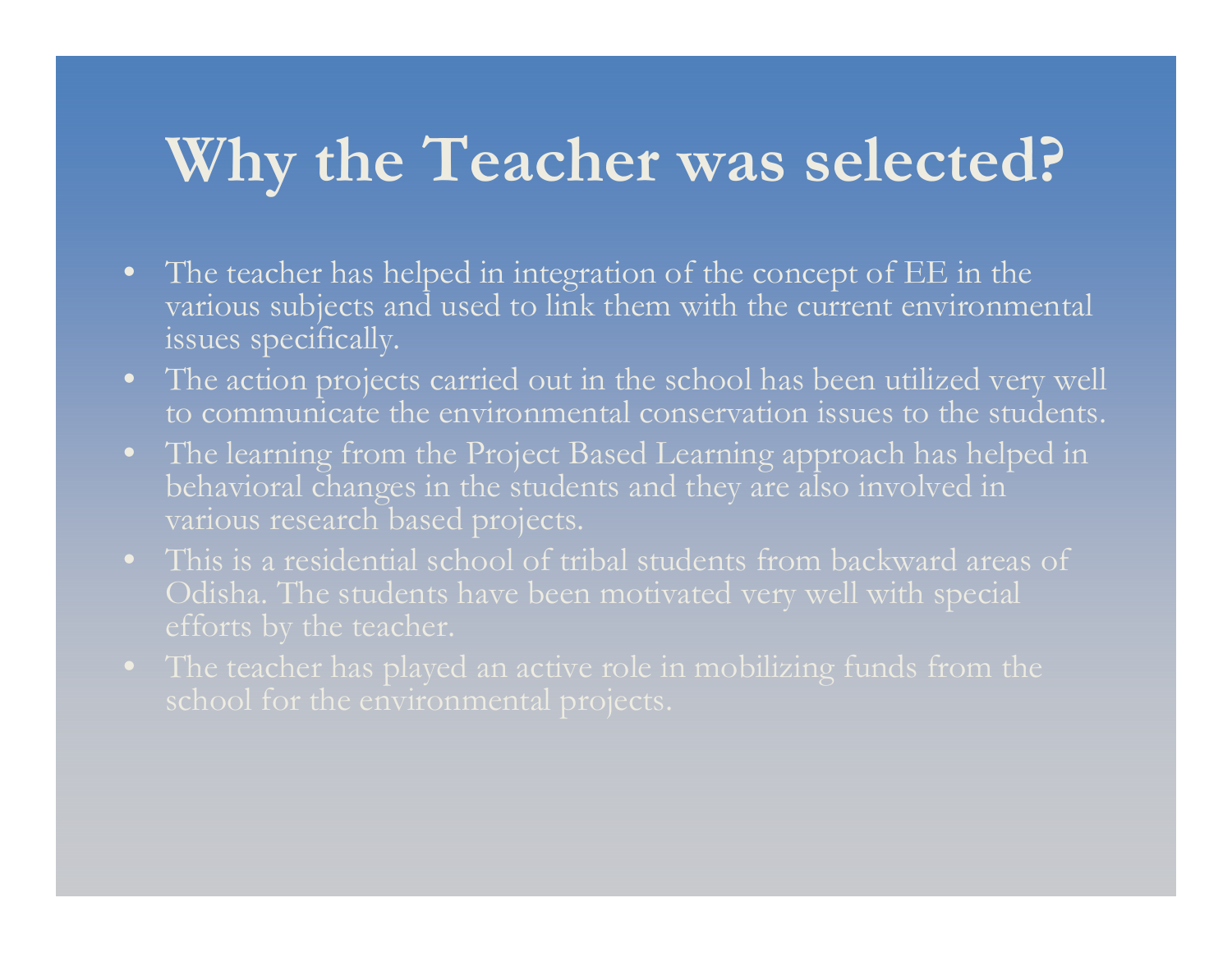### **Ms. Lipika Jena Sankalp Day Boarding School, Berhampur, Ganjam**

#### •**Conservation of Water :**

400 litres of water wastage per day has been reduced inside the school premises.

#### **Conservation of Energy:**

- 800 units of electricity saved per month in the school itself by measures taken by the students.
- Surrounding village communities have been made aware about use of CFLs to reduce consumption of

#### **Plantation and Herbal Garden:**

- 
- 

#### **Vermicompost:**

- 
- 
- 
-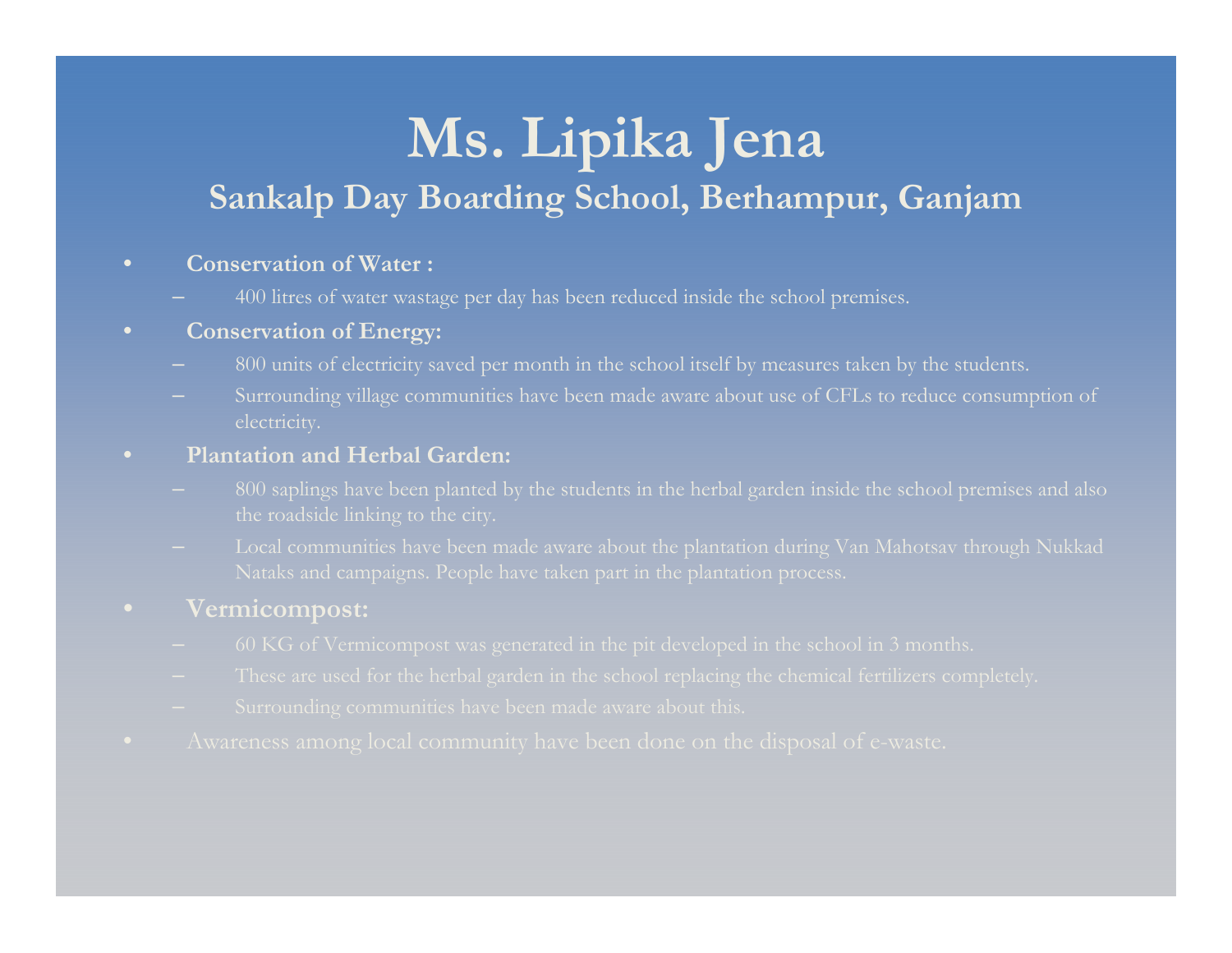# **Why the Teacher was selected?**

- •The teacher has taken the initiative and played a crucial role in getting the whole school including other teachers also involved in the project activities.
- • The involvement of the local community for the dissemination of the project results to them have been well planned in the beginning of the project and has been achieved.
- The teacher has been able to mobilize resources and fund from the schools by involving the managing board and making them understand
- 
-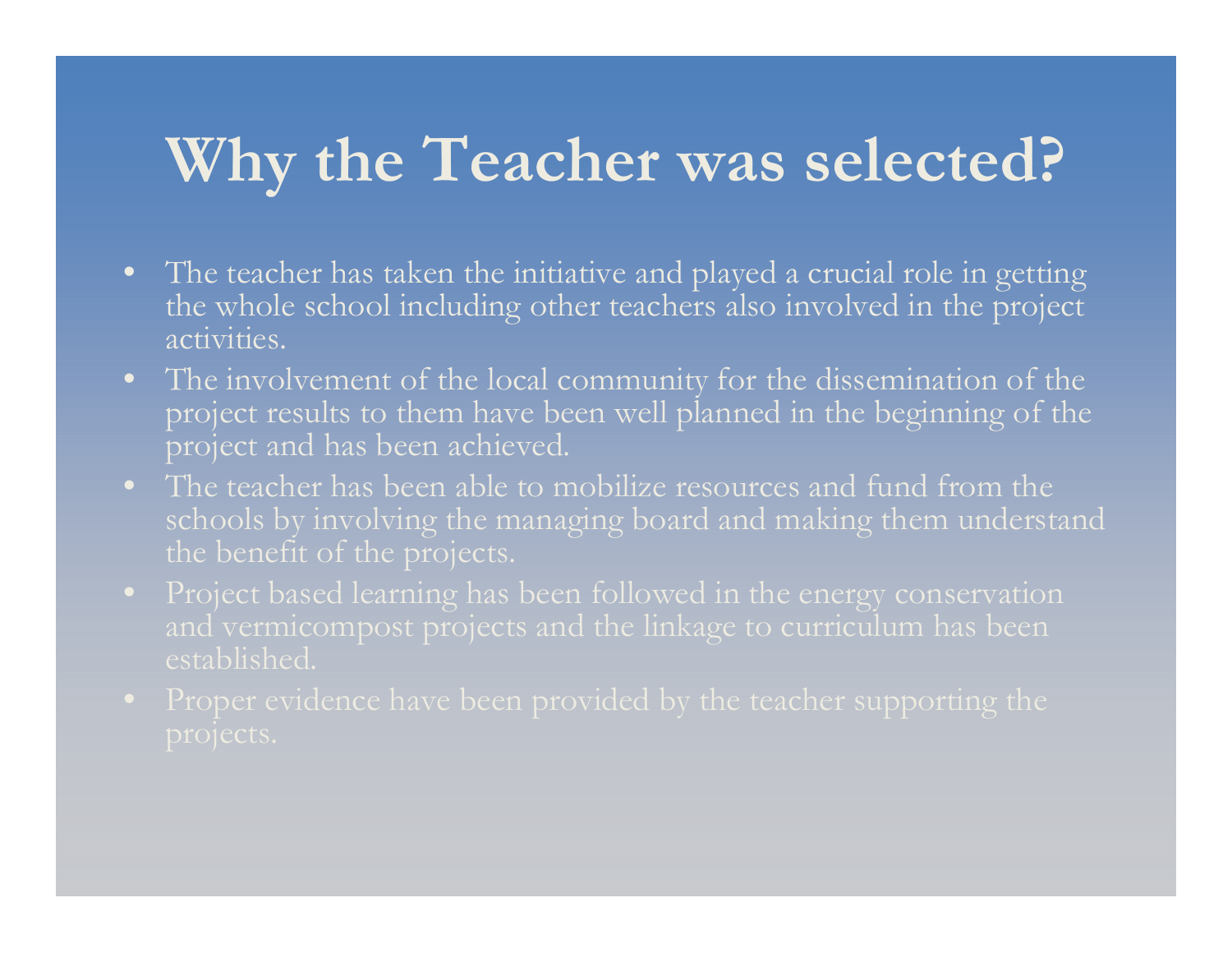### **Dr. Shankar Narayan Bej, Goapl Krishna High School, Subalaya, Ganjam**

#### •**Conservation of Olive Ridley at Rushikulya Estuary :**

- 2 km of beach was cleaned by the students and about 500 kg of garbage were collected and disposed in safe places.
- Motivated the fisherman community for the conservation of the turtles.

#### **Go Green:**

 5000 plants of different species including medicinal plants were distributed among the students and villagers of our locality out of five thousand 90% plants are successfully grown.

#### **Energy Conservation:**

As per the survey by the students 150 householders of Subalaya village were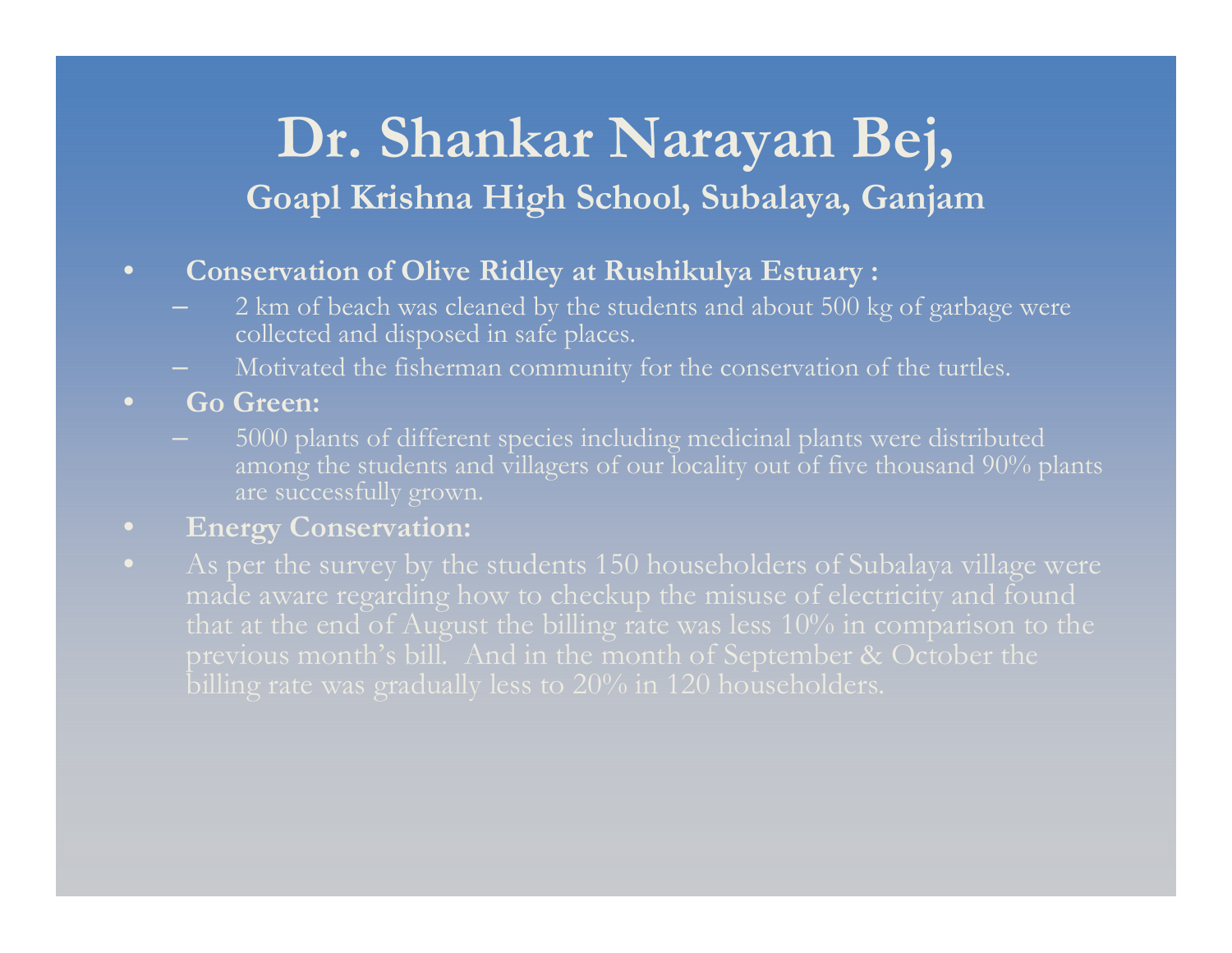## **Why the Teacher was selected?**

- The project has addressed a very important local environmental issue of the rare Olive Ridley turtle conservation issue and planning to take up it further. The linkage to biodiversity conservation has been well established.
- The beyond classroom activities have been well planned in the projects with the teacher ensuring the involvement of communities and dissemination of the results to them.
- The teacher has exhibited good leadership skills in mobilizing the
-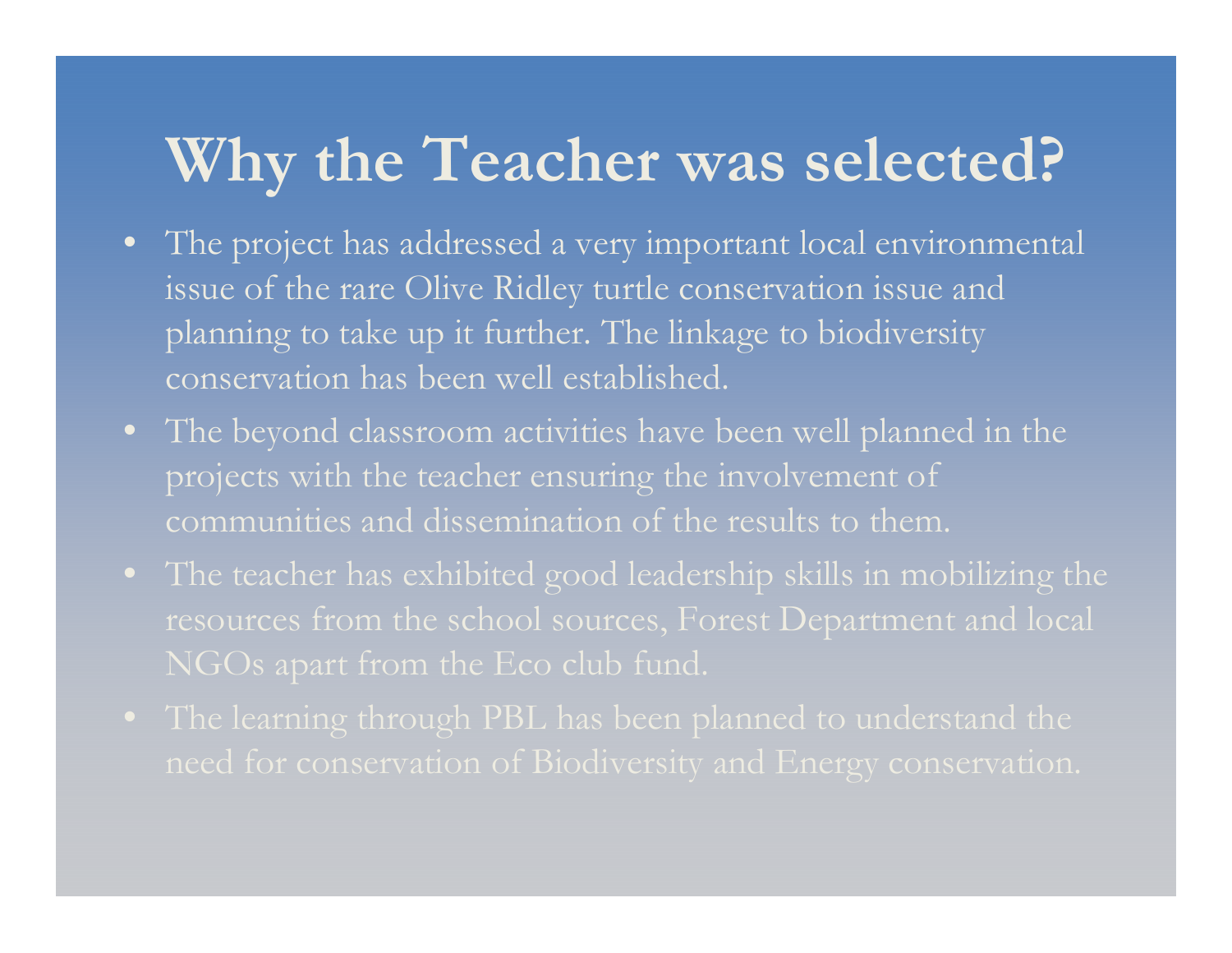### **Mr. Pradeep Kumar Khadanga Mother's Public School, Unit – 1, Bhubaneswar, Khurda**

- •2-5 units of electricity consumption has been reduced by each group of students everyday after the awareness activities.
- • Hundreds of saplings have been planted by the students inside the school campus and outside.
- • Many awareness activities have been conducted on various environmental issues like understanding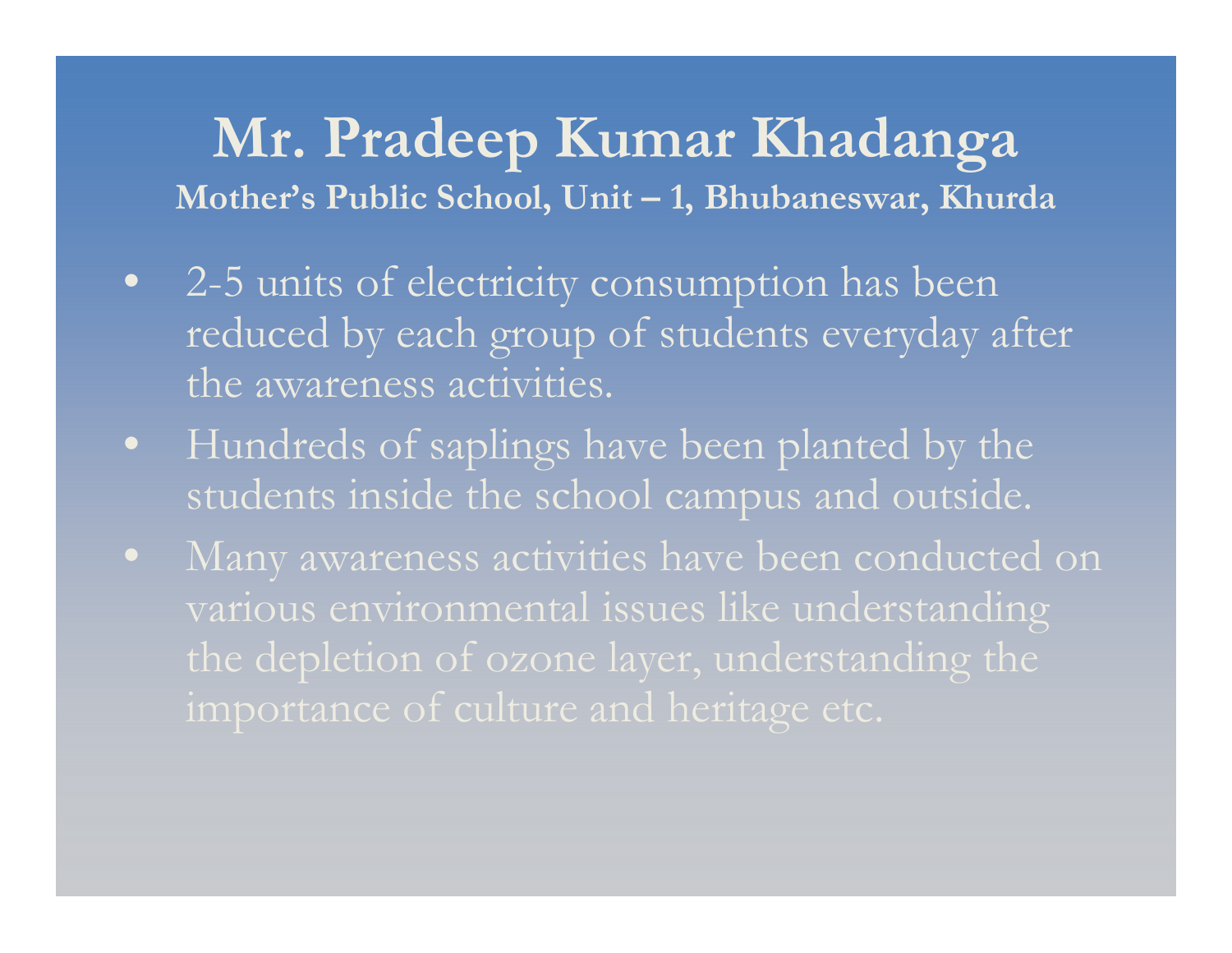# **Why the Teacher selected?**

- The teacher has helped in integration of the concept of EE in the various subjects and action projects.
- The teacher has facilitated the awareness to community very well.
- The whole school approach have been adopted by the teacher.
- The teacher has taken special care to involve the parents
- The principal and other teaching and non teaching staffs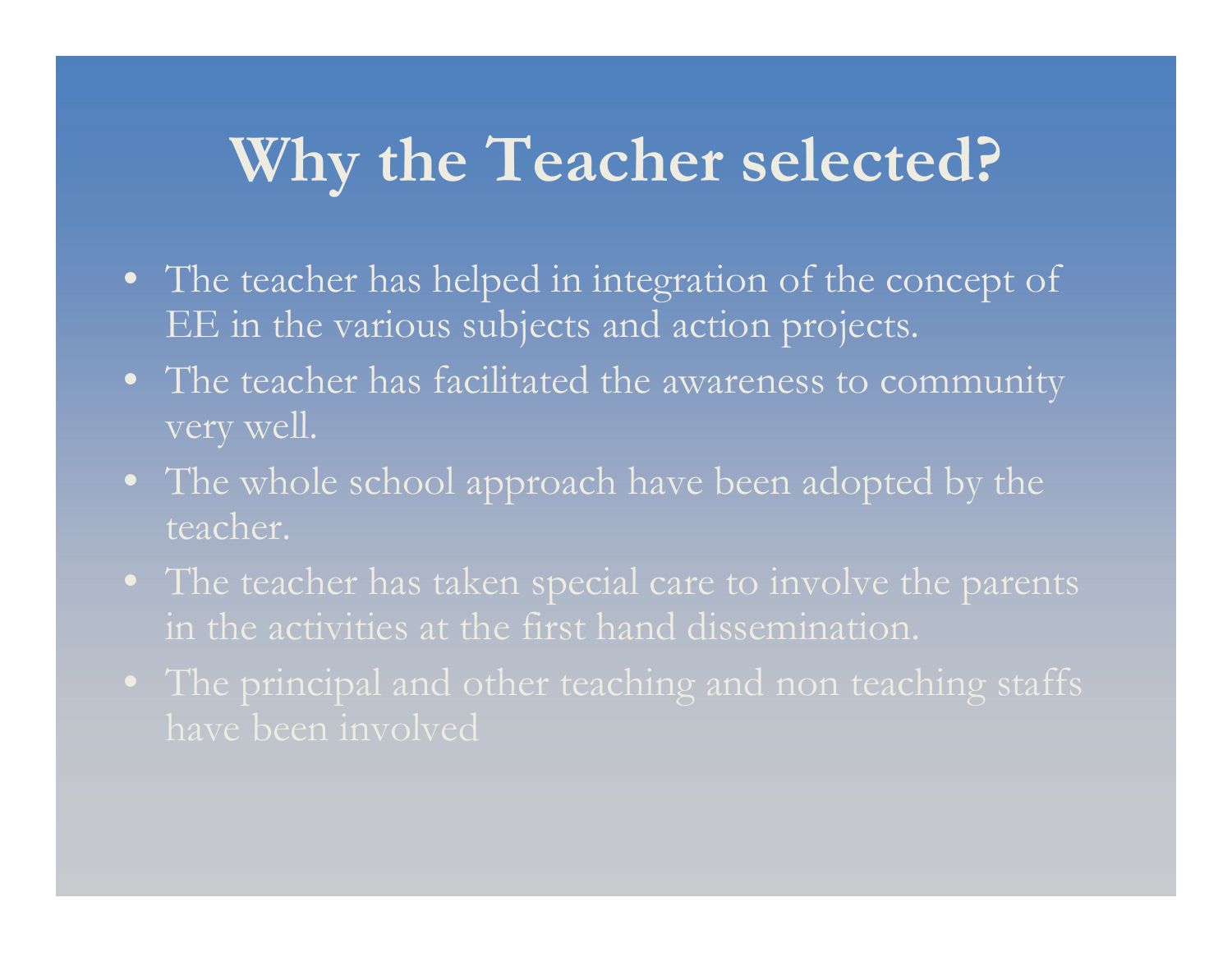### **Mr. Santosh Kumar Kar Jay Durga High School, Kalahandi**

- •Seminar on Water Cooperation: Issues and Challenges.
- •Plantation of 46 teak plants.
- $\bullet$  Awareness activities on energy conservation issues.
- $\bullet$ Cleaning of Narla Road village.
- Children's Mela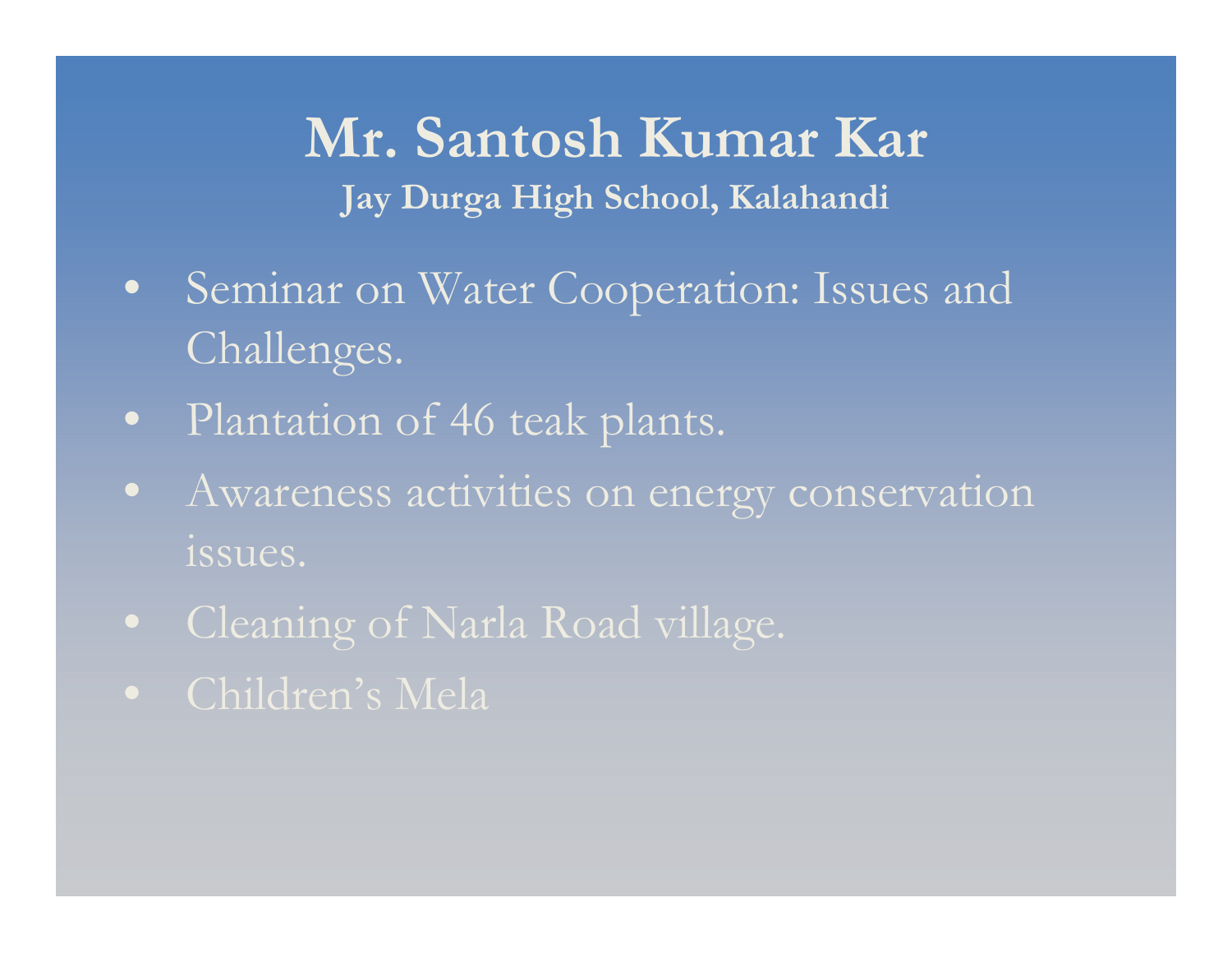### **Why the Teacher was selected?**

- The concepts of EE has been well linked by the teacher in the subjects he teach: Mathematics and Life Science.
- The non teaching and teaching staffs have been involved by the teacher in planning and execution of the activities.
- The local environmental issues have been identified by the teacher and activities have been taken up accordingly.
- The follow up plan is well planned with a group of 7 students to visit to each household in 1 month interval to